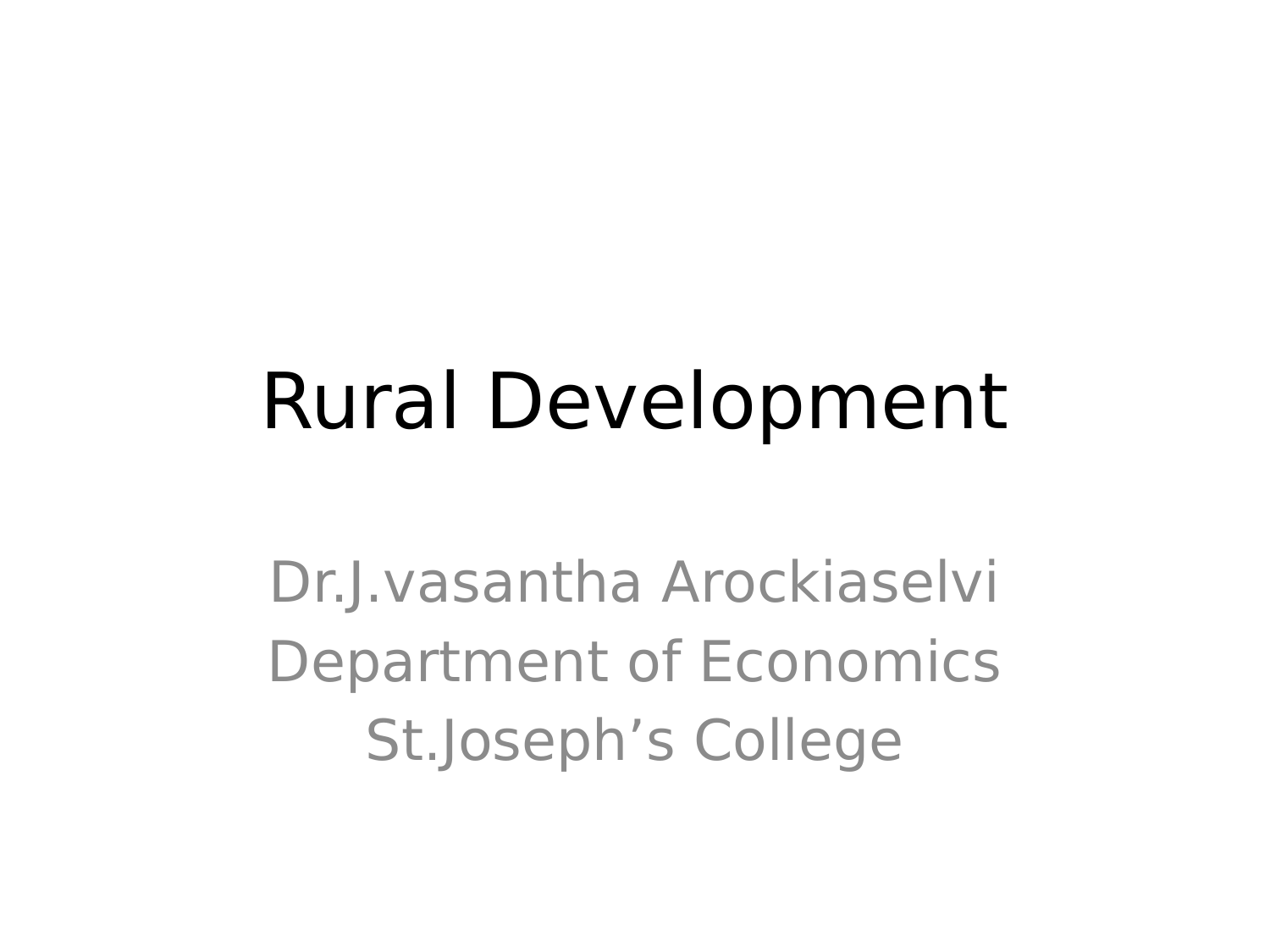# PURA

• **Provision of Urban Amenities to Rural Areas** (**PURA**) is a strategy for rural development in **India**. This concept was given by former president Dr. A.P.J. Abdul Kalam.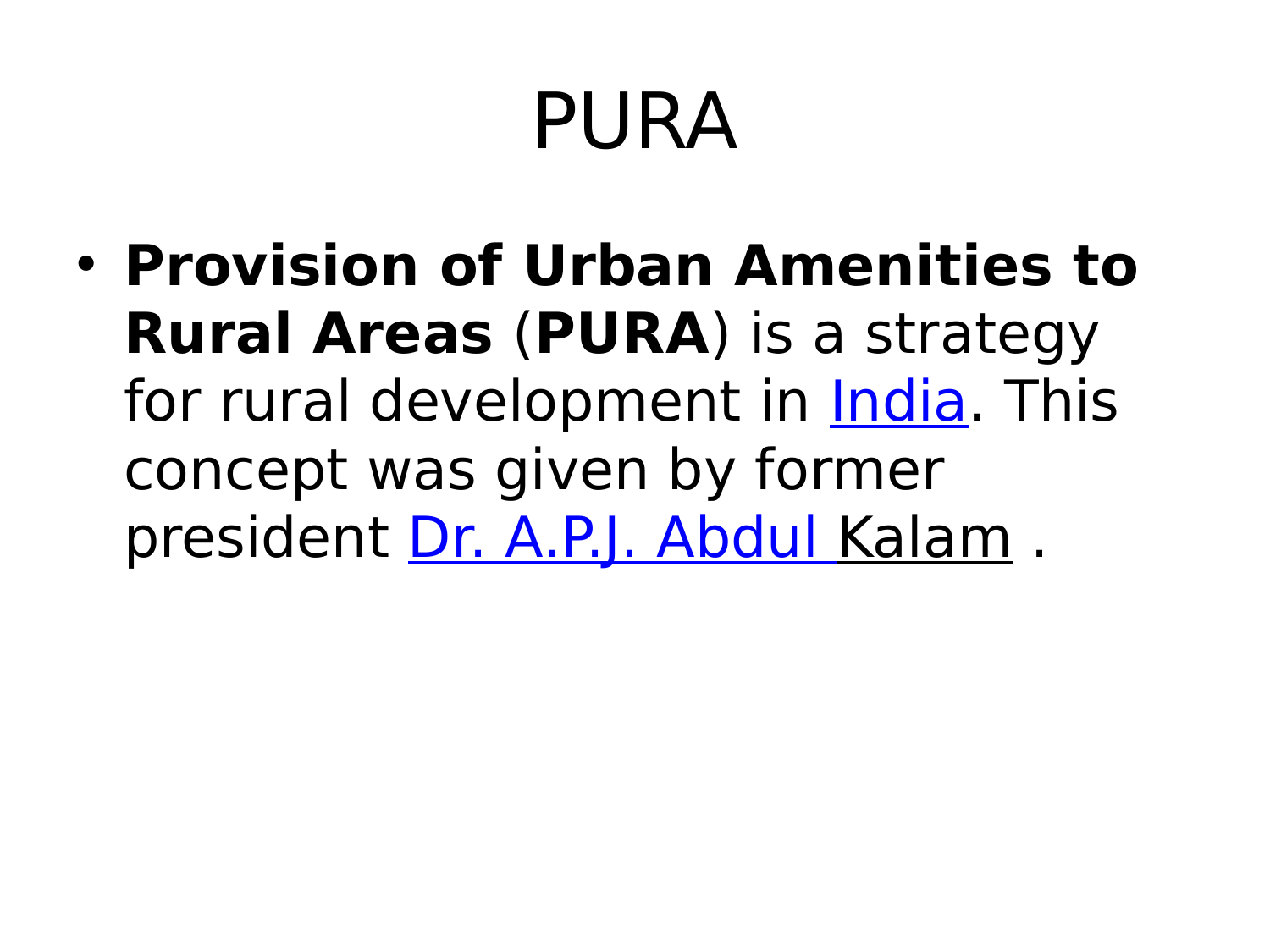• The vision of the scheme in particular is to provide the dual benefits like rural infrastructure development coupled with economic regeneration activities; it is the first attempt of the government in this direction of delivering basic amenities, infrastructure through this model to people in remote rural areas.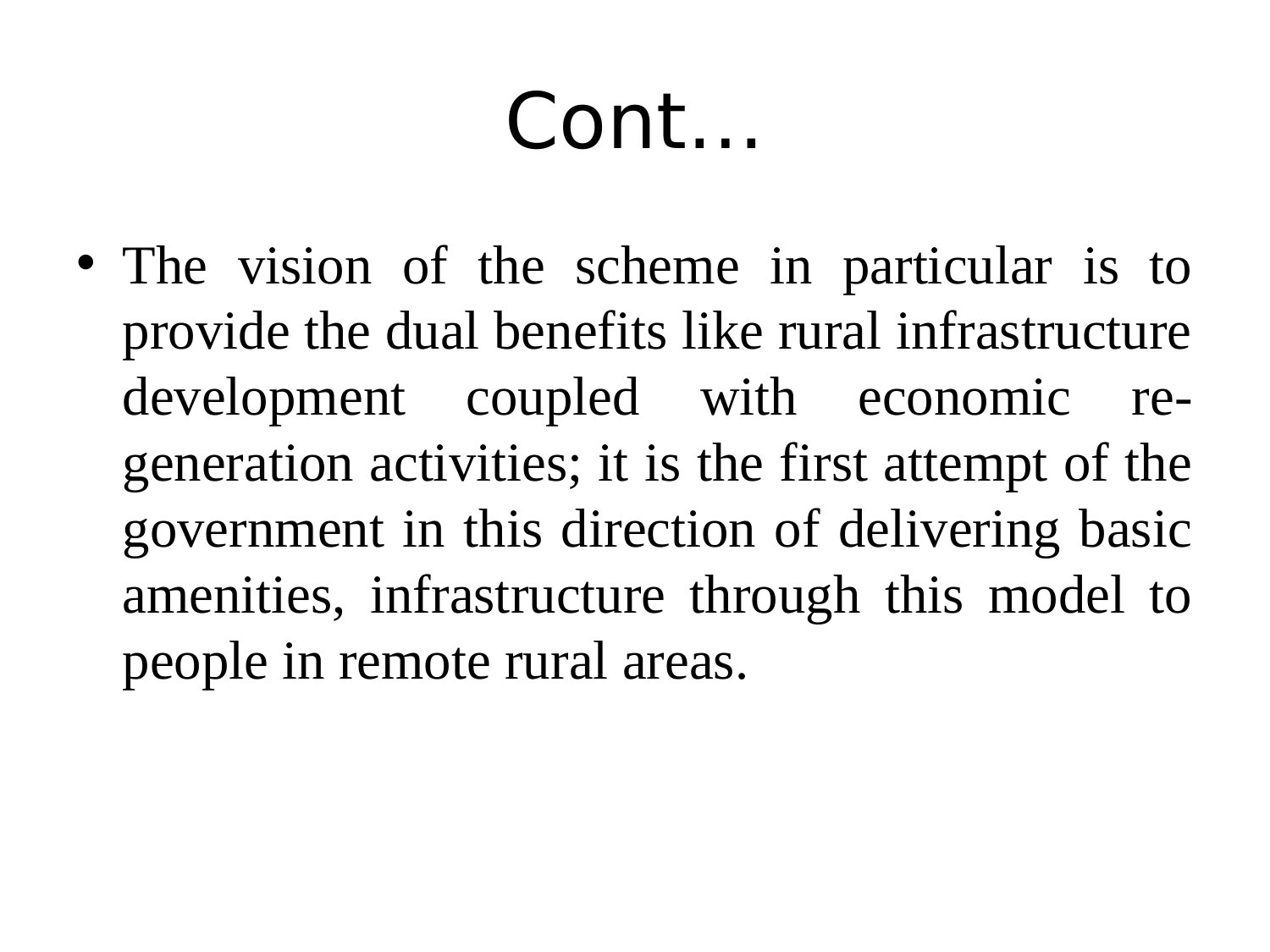• All the efforts are directed to obtain dual benefits, provide a different framework for the efficient implementation of rural infrastructure development schemes and benefit from the private sector efficiencies in the management of assets and delivery of services.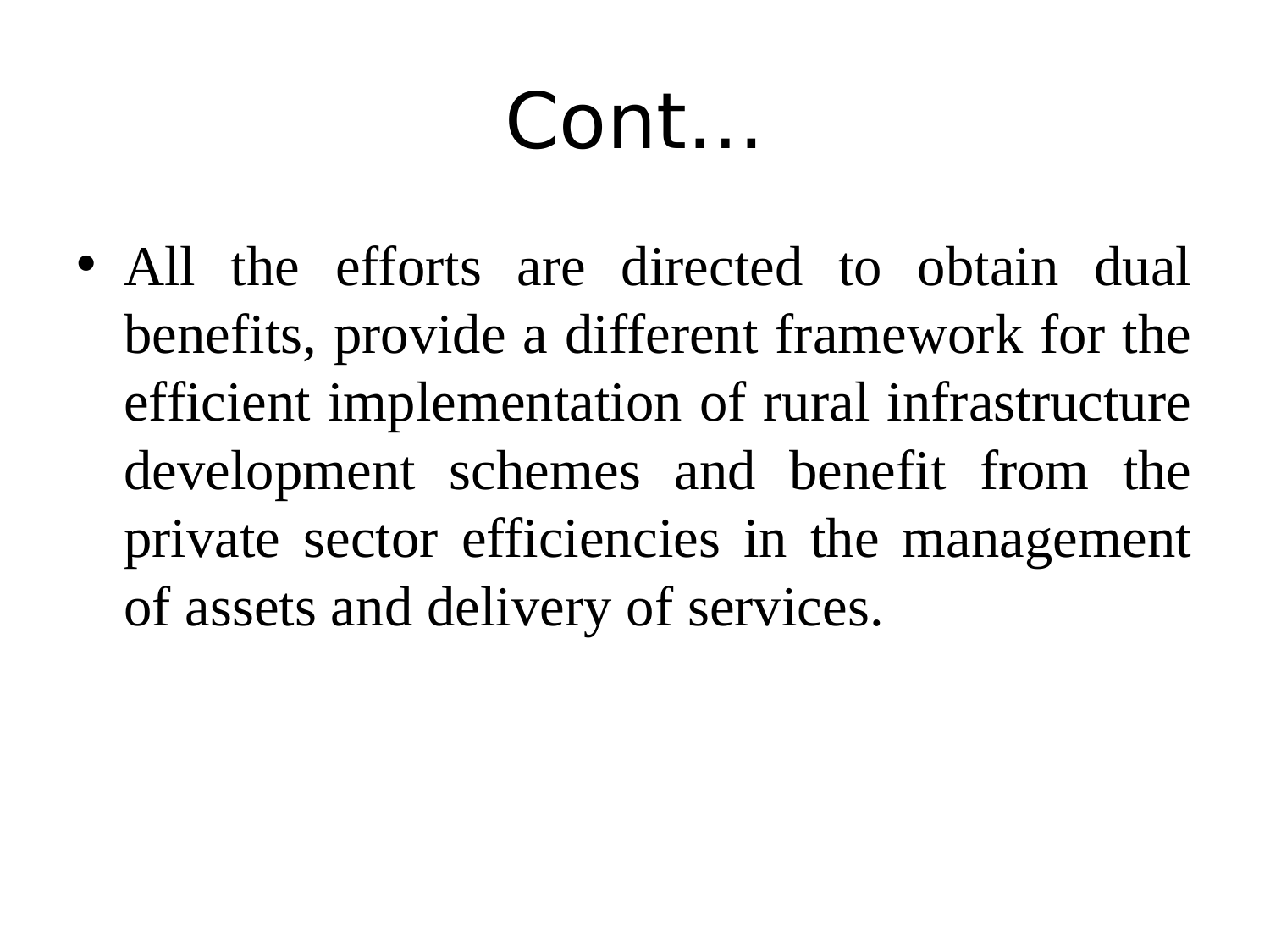• Another major purpose and scope of the scheme is to involve private players to utilize their expertise and select them to develop livelihood opportunities, urban amenities and infrastructure facilities to prescribed service levels and to be responsible for maintenance of the same for a period of ten years in select Panchayat(s)/cluster of Panchayats.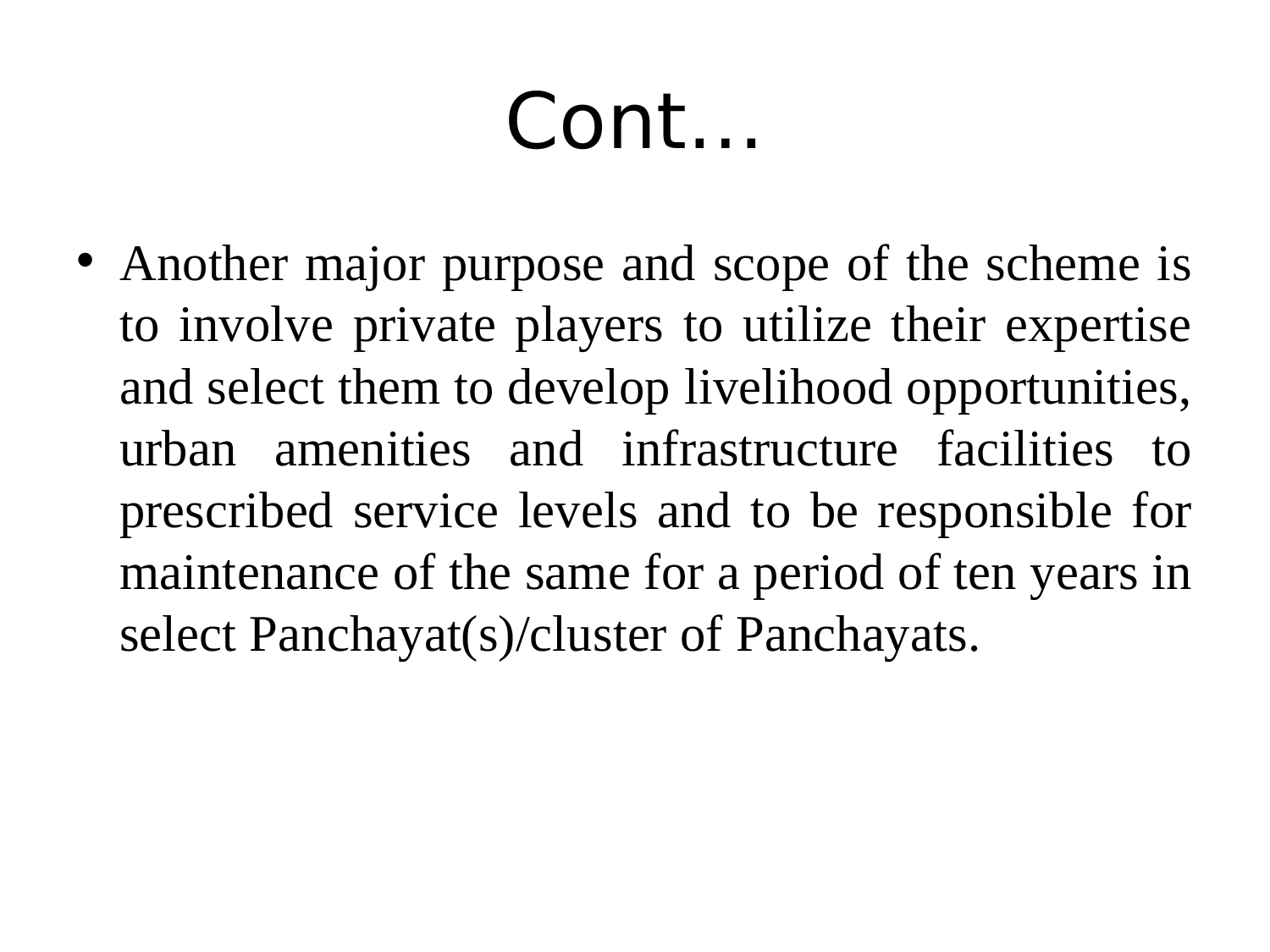- PURA proposes that urban infrastructure and services be provided in rural hubs to create economic opportunities outside of cities.
- Physical connectivity by providing roads, electronic connectivity by providing communication network, and knowledge connectivity by establishing professional and Technical institutions will have to be done in an integrated way so that economic connectivity .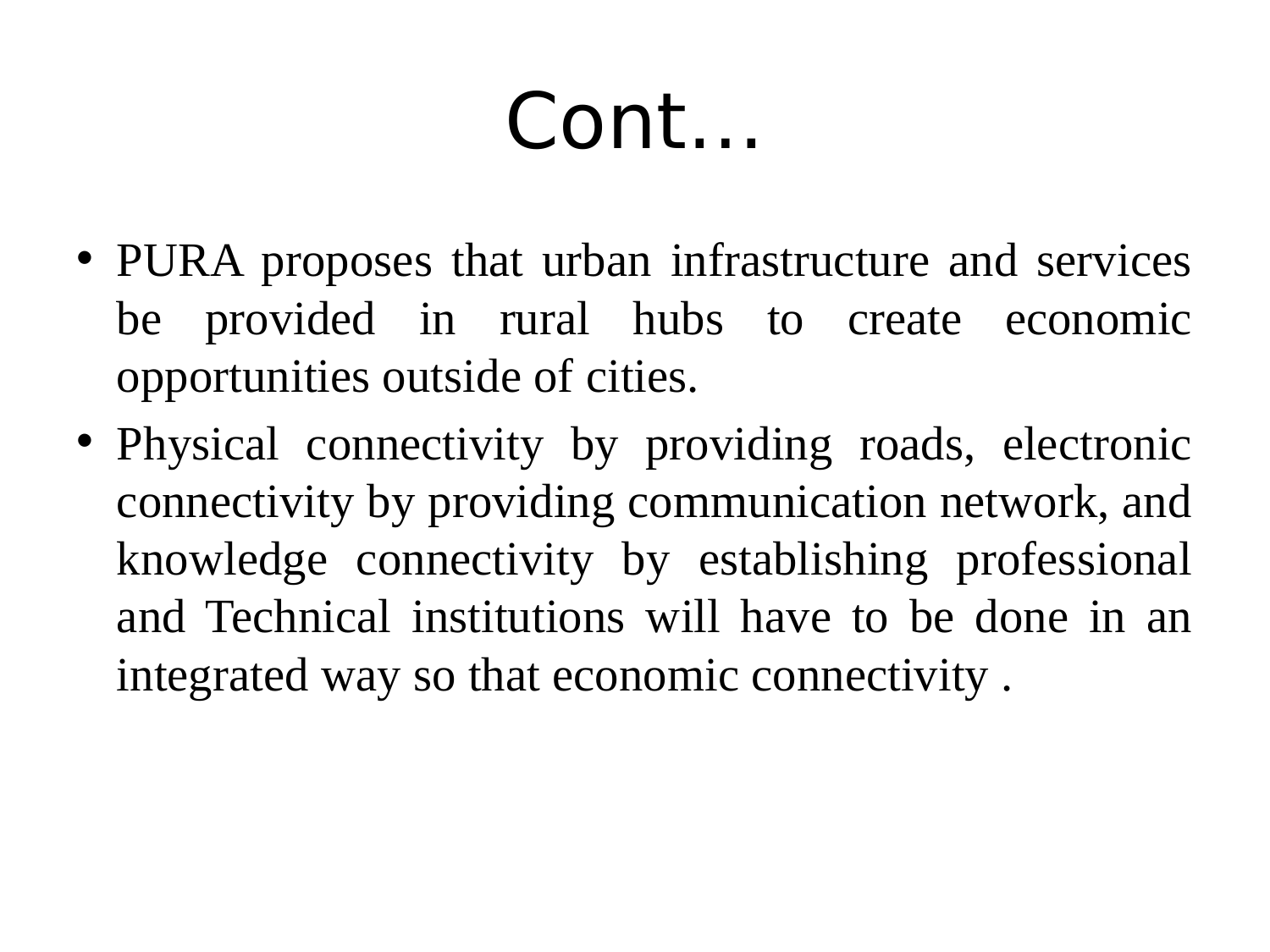#### **Objectives**

- Replacing agriculture by connectivity as the Driving Force of rural development.
- Job creation should be concentrated in industry and services and farm employment should decrease.
- iii. Providing high cost advanced technology to village.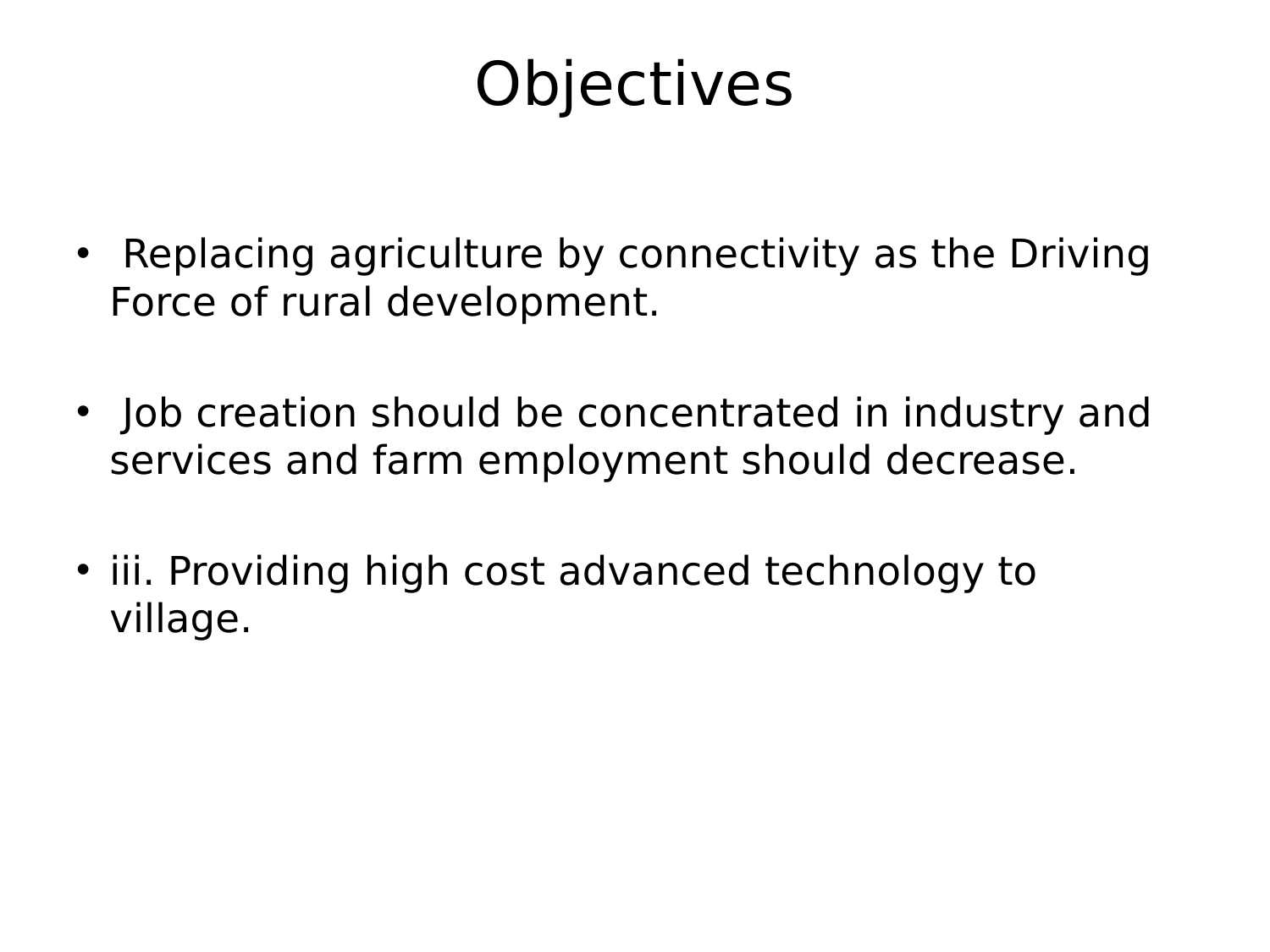• Providing same per capita **[INVESTMENT](http://www.preservearticles.com/2012032528863/what-are-the-major-objectives-of-pura.html)** to rural areas as cities do.

•Rural fund are for **[INVESTMENT](http://www.preservearticles.com/2012032528863/what-are-the-major-objectives-of-pura.html)** not for consumption.

• Treating rural development as corporate social responsibility. The PURA scheme envisages.

• Sub-leasing the land to employers both for business and for employee residences within walking distance of each other. That will virtually eliminate daily commuting to work, an unavoidable evil in city living.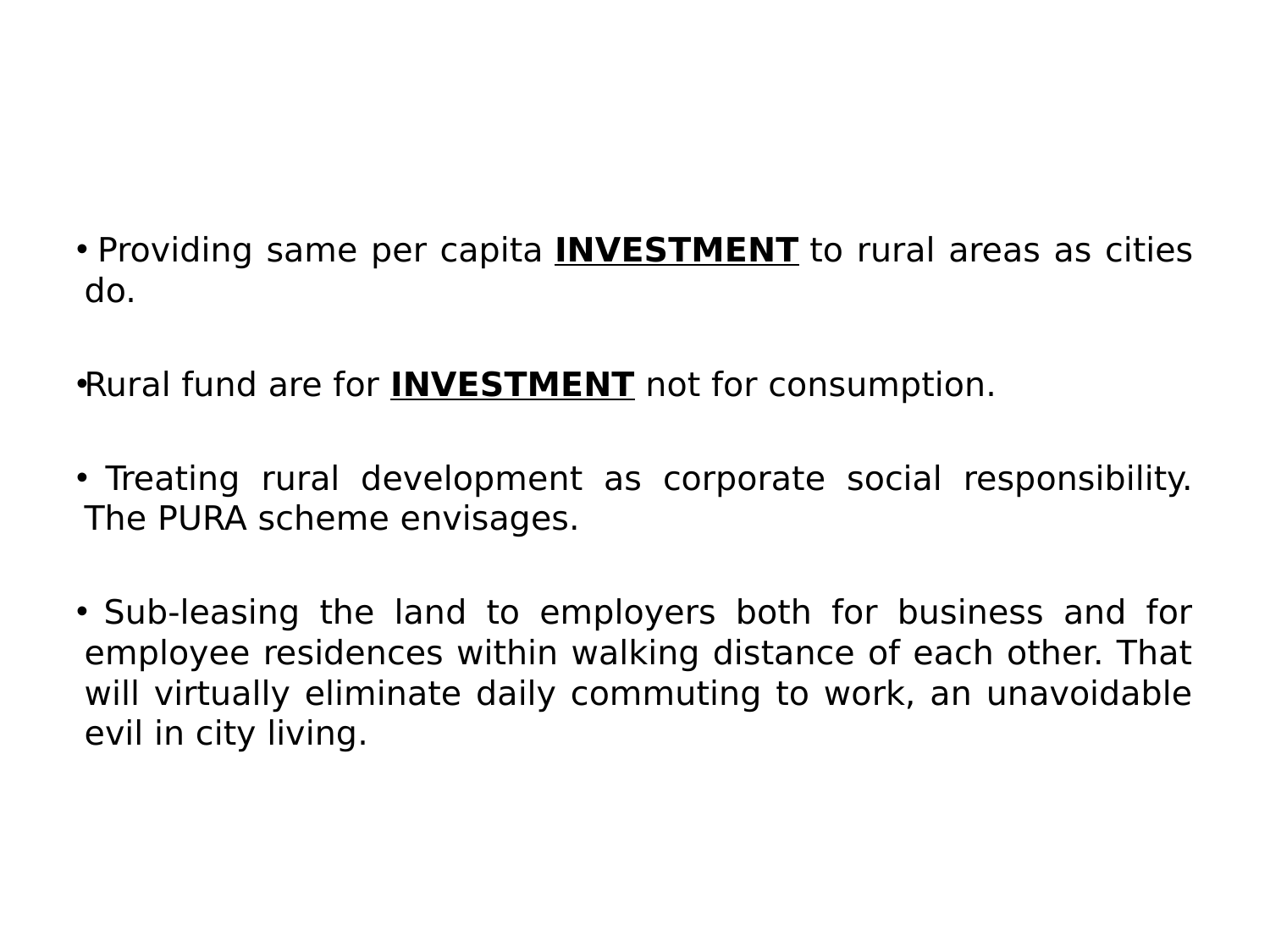• Linking a loop of villages by a ring road about 30 km. in circumference with frequent bus services. That will integrate the population of all connected villages into one market. Those, those villages become a virtual city with a potential to expand and accommodate 3-5 lakhs population.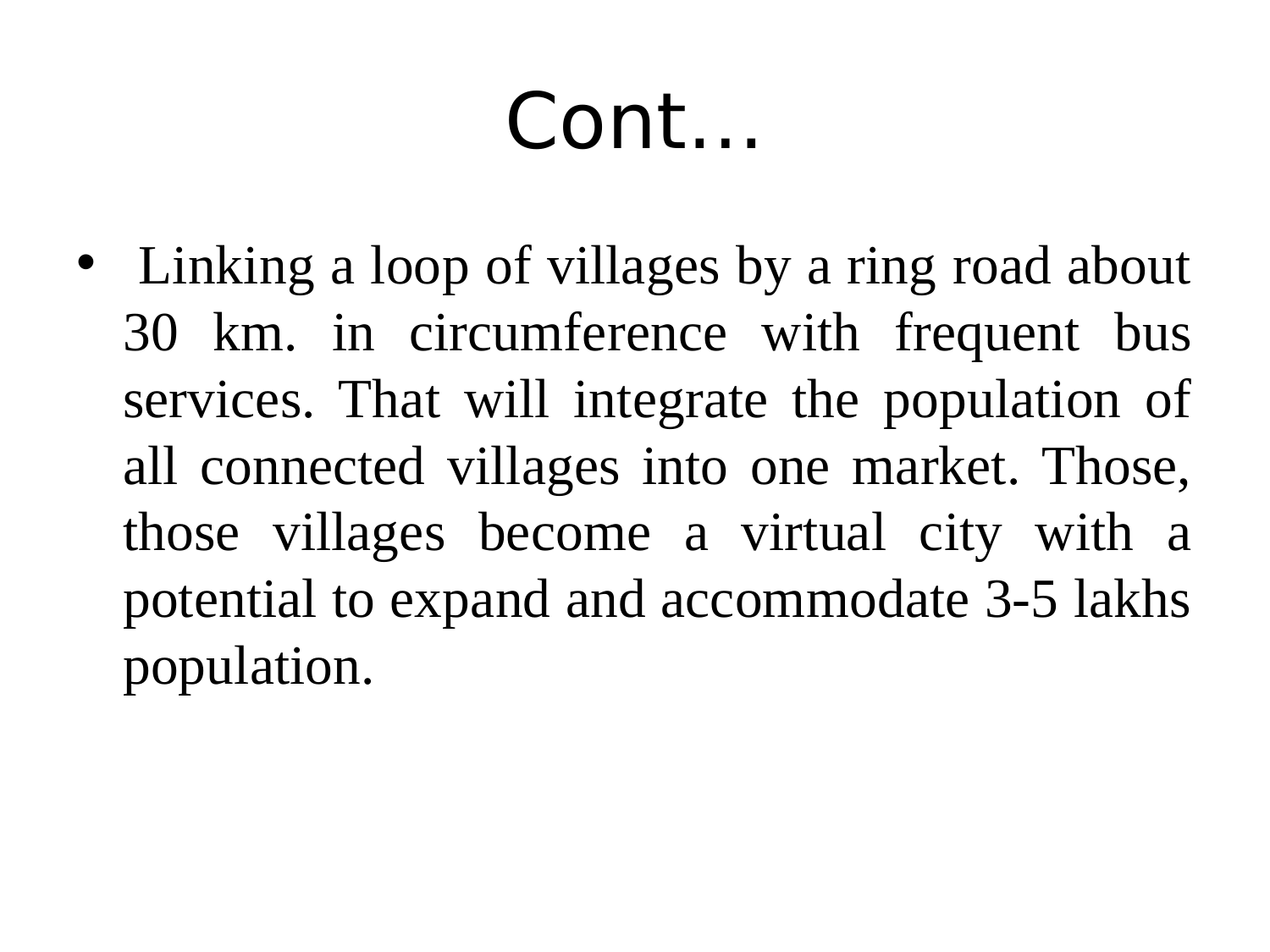- Identification of village clusters with growth potential
- Creating following types of connectivity within them i.e., Road, Transport and Power; Electronic (IT, Telecom); Knowledge (Educational Training Institutes) and Market Connectivity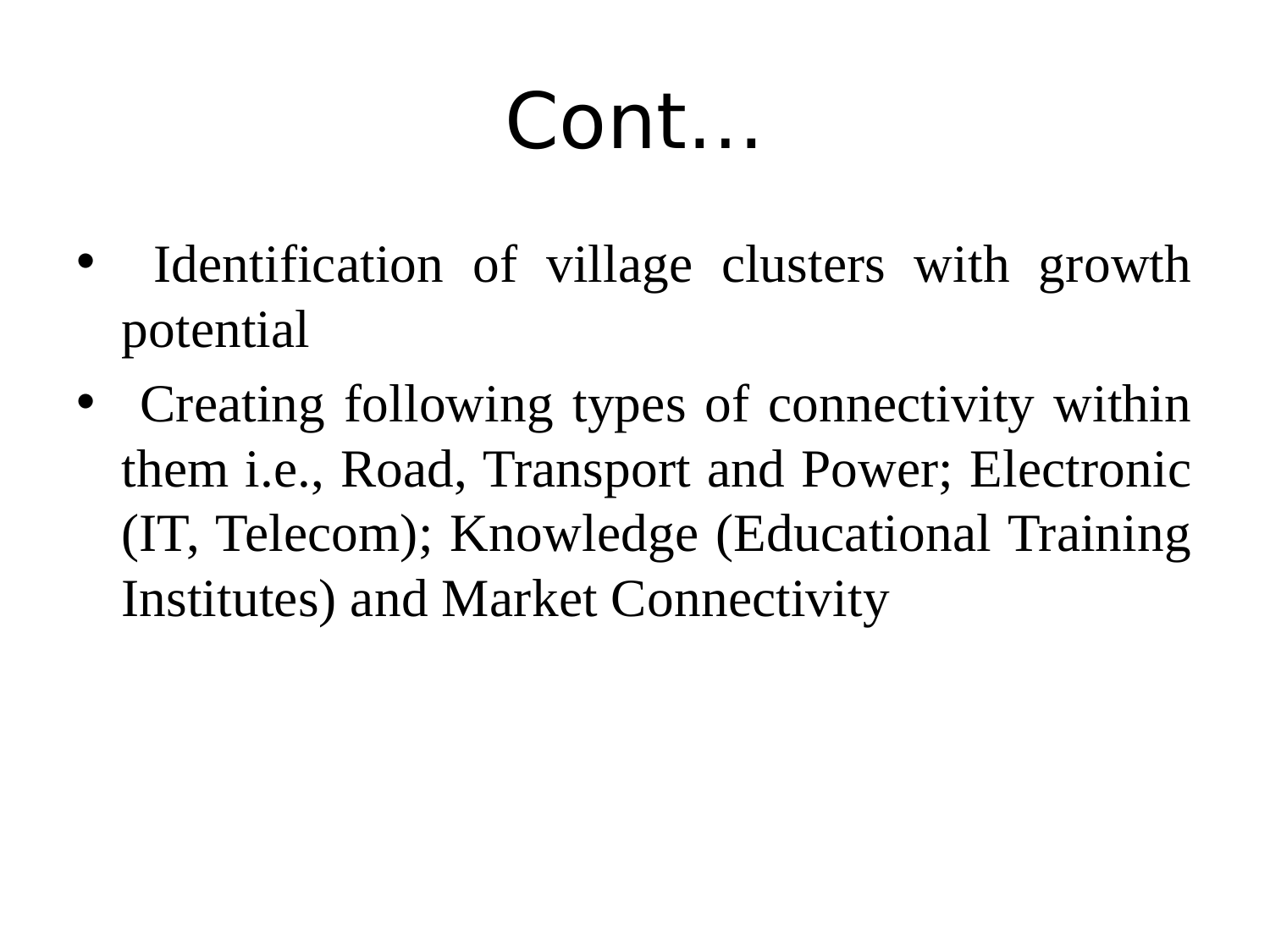### Agro-based industries

•

The agro industry is regarded as an extended arm of agriculture. The development of the agro industry can help stabilise and make agriculture more lucrative and create employment opportunities both at the production and marketing stages.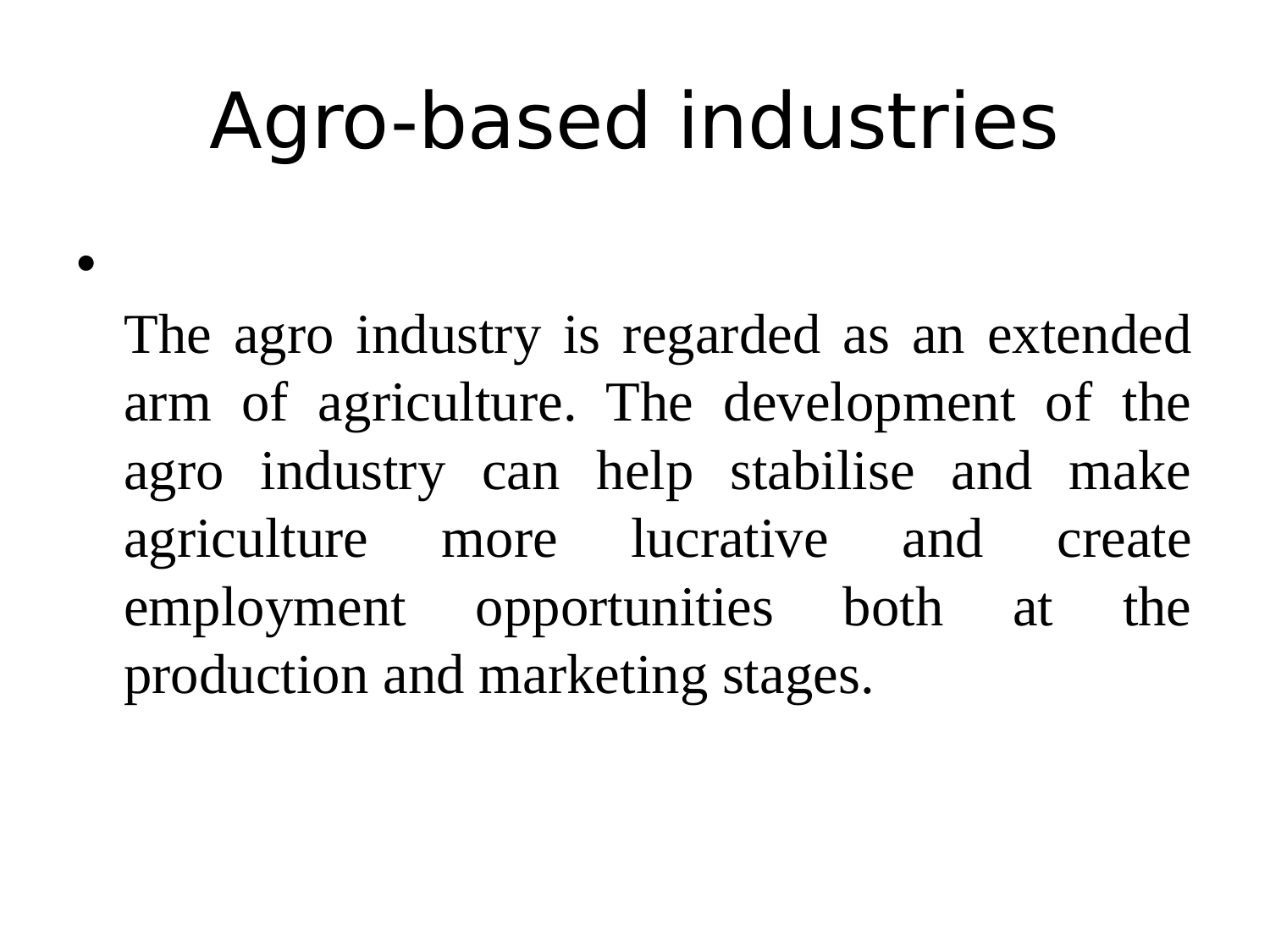• The broad-based development of the agroproducts industry will improve both the social and physical infrastructure of India. Since it cause diversification would and commercialization of agriculture, it will thus enhance the incomes of farmers and create food surpluses.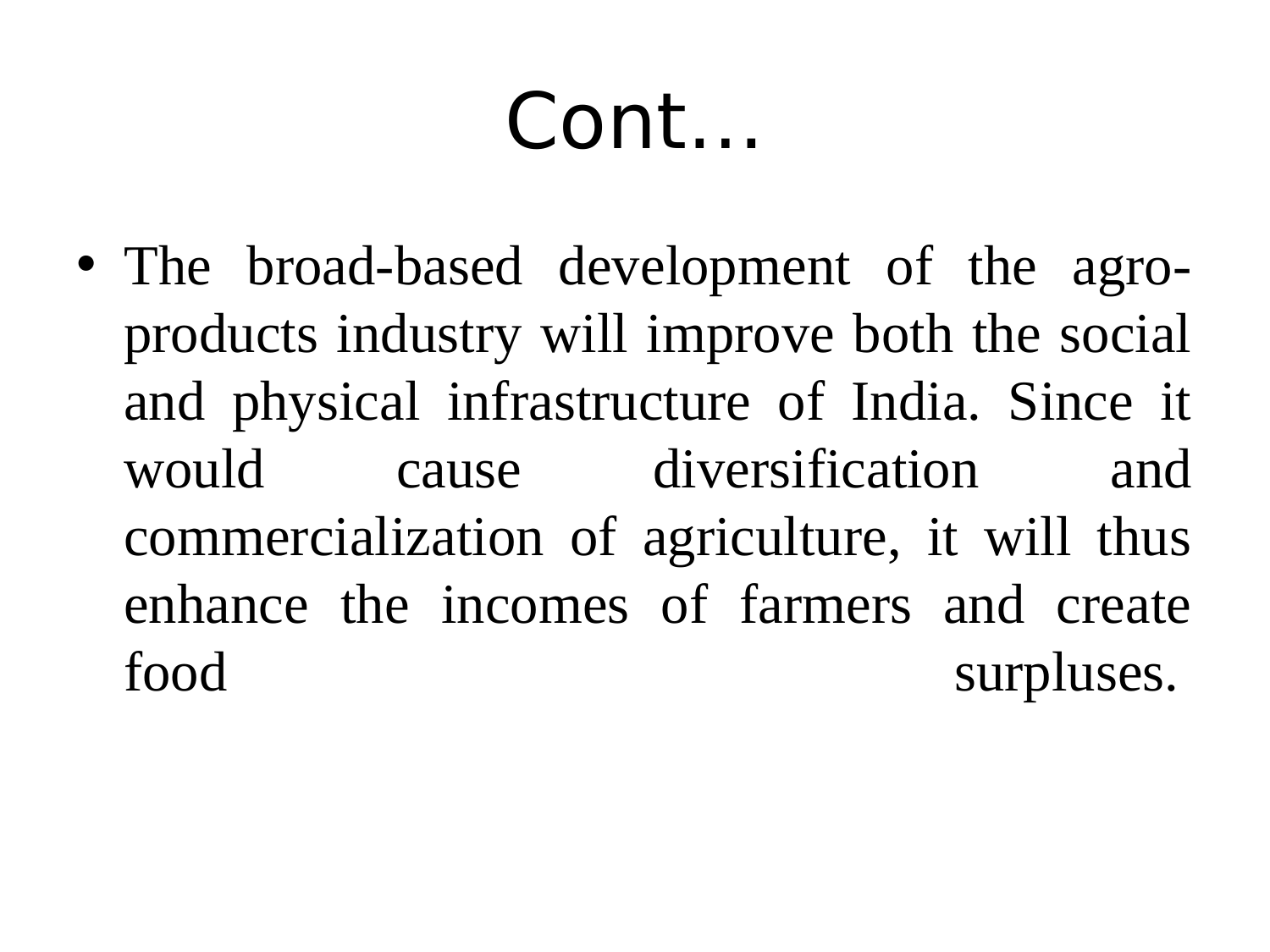• The agro-industry mainly comprises of the postharvest activities of processing and preserving agricultural products for intermediate or final consumption. It is a well-recognized fact across the world, particularly in the context of industrial development, that the importance of agro-industries is relative to agriculture increases as economies develop.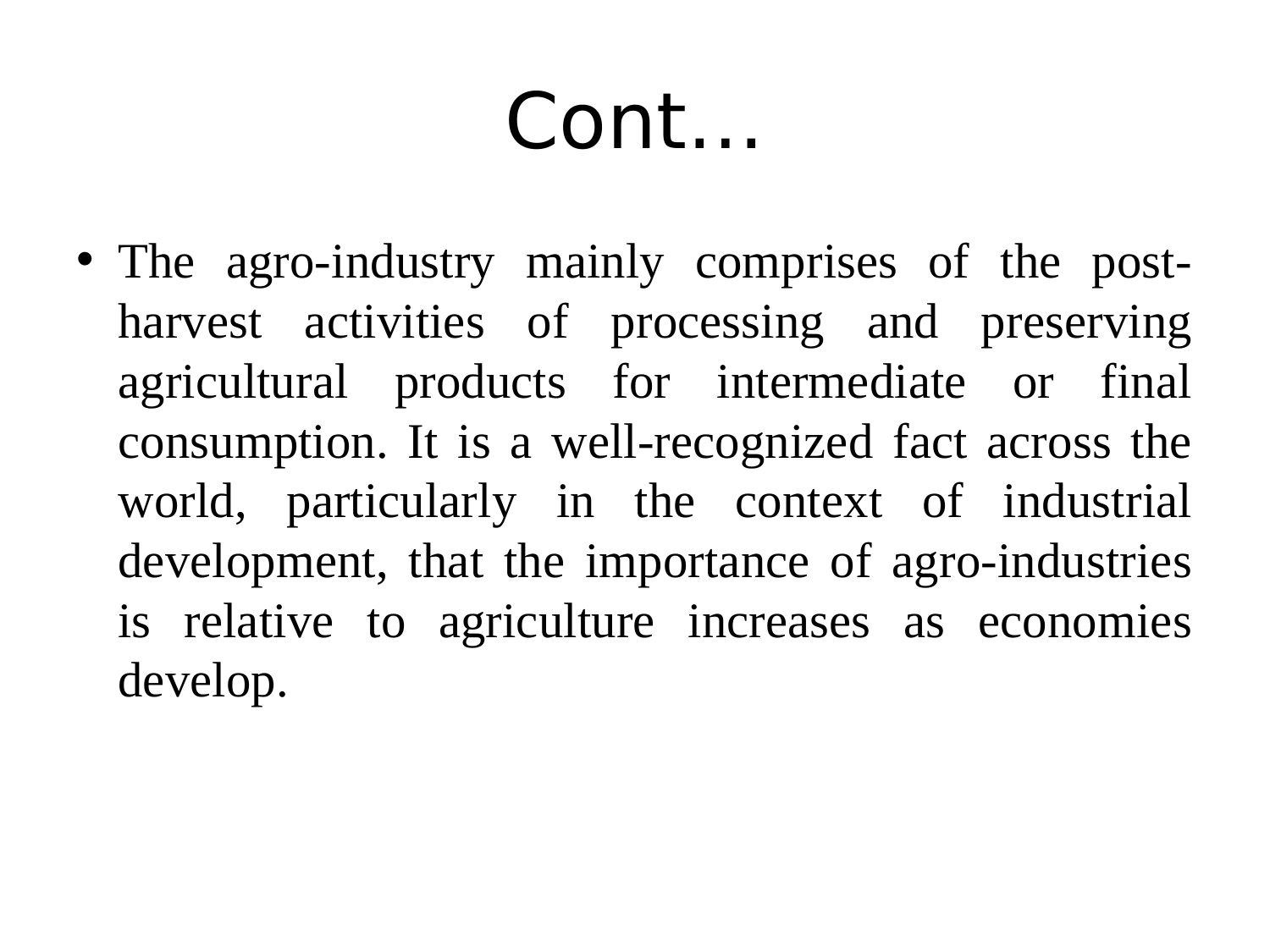• Agro based industries are those industries which depend on agricultural products as raw materials ex: cotton textile industries use cotton as raw materials and then process them to make dresses.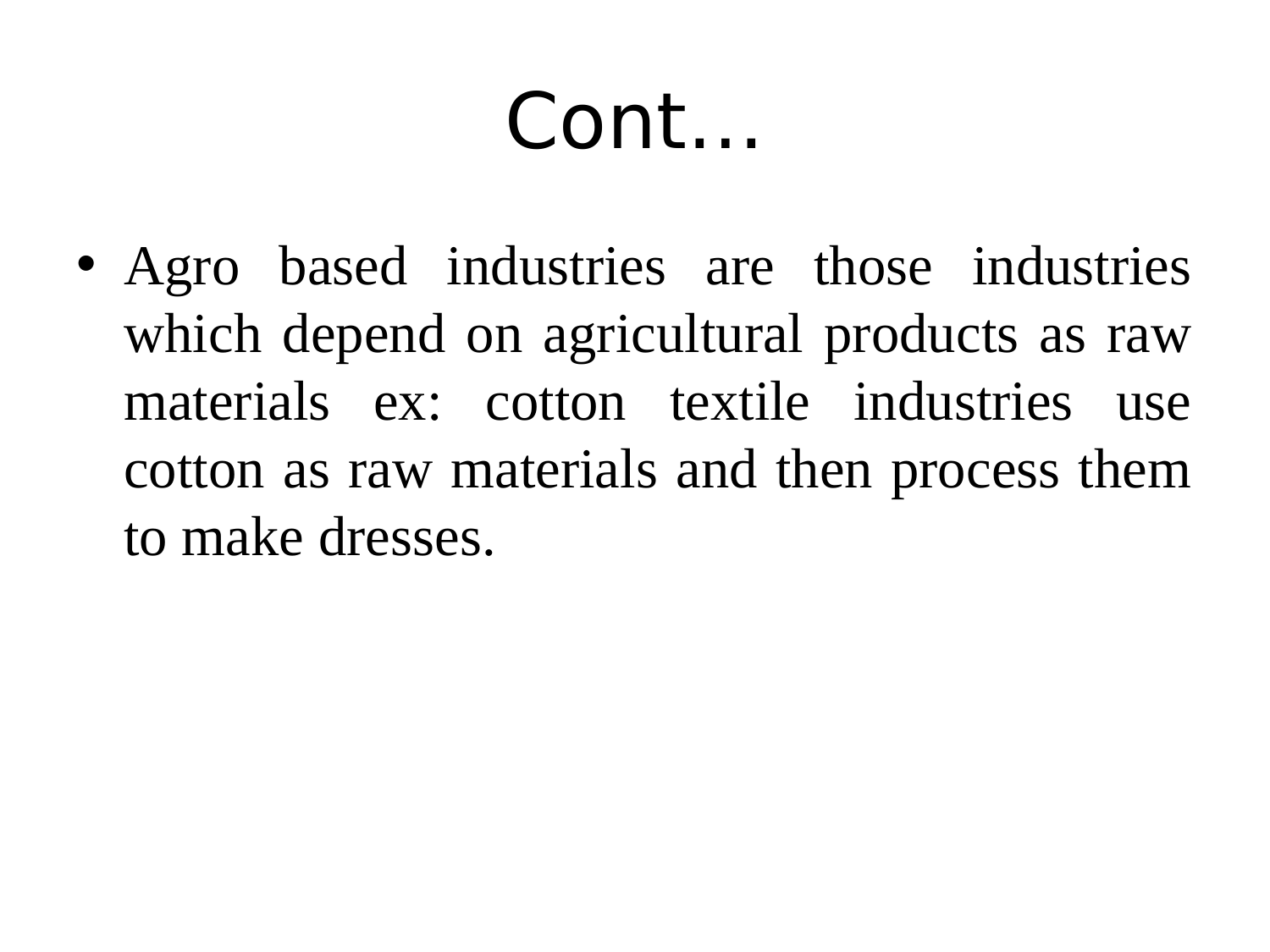• It should be emphasized that 'food' is not just produce. Food also encompasses a wide variety of processed products. It is in this sense that the agro-industry is an important and vital part of the manufacturing sector in developing countries and the means for building industrial capacities.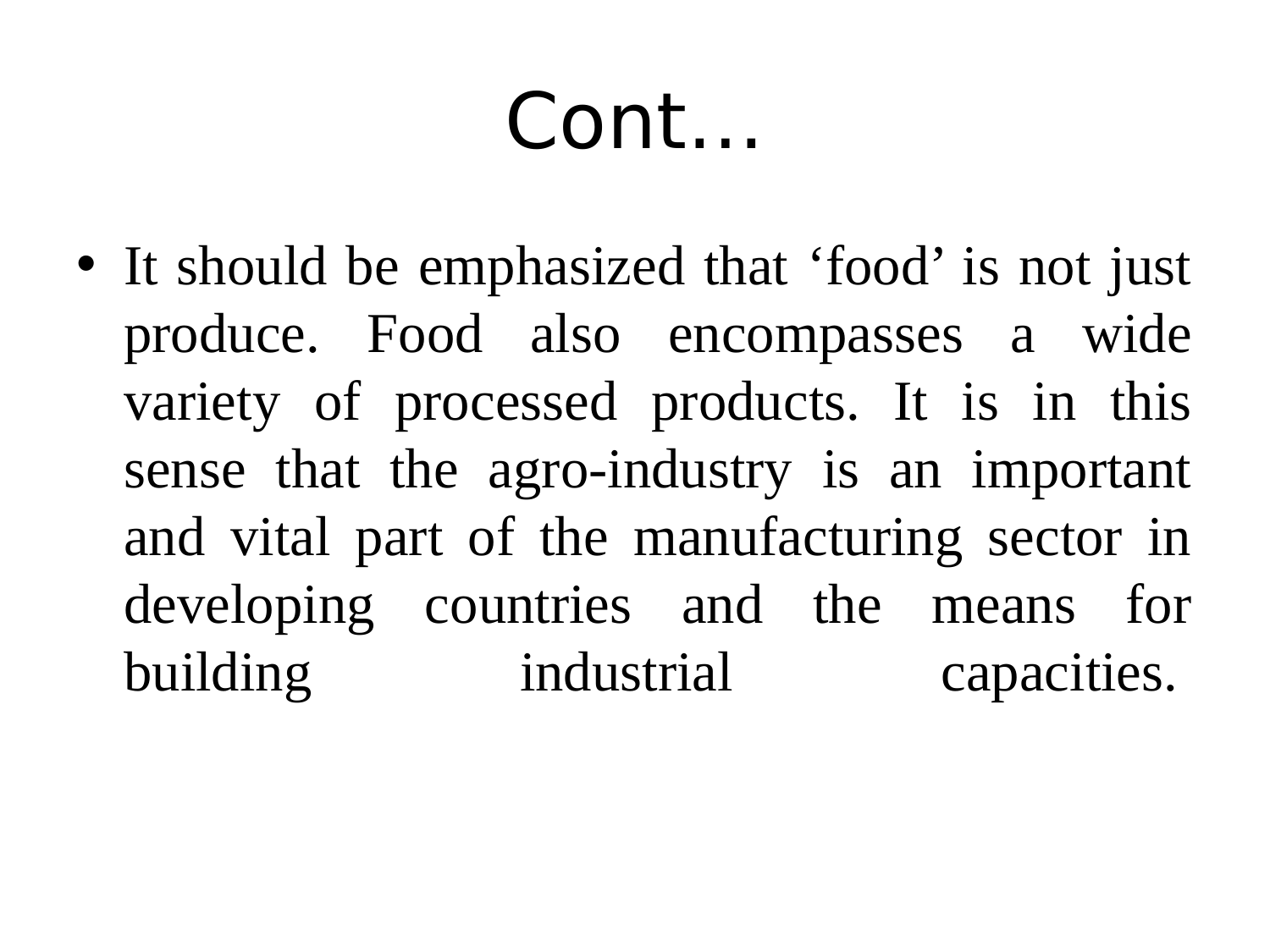• The agro Industry is broadly categorized in the following types: Village Industries owned and run by rural households with little very **CAPITAL INVESTMENT** and a high level of manual labour; products include pickles, papad, etc.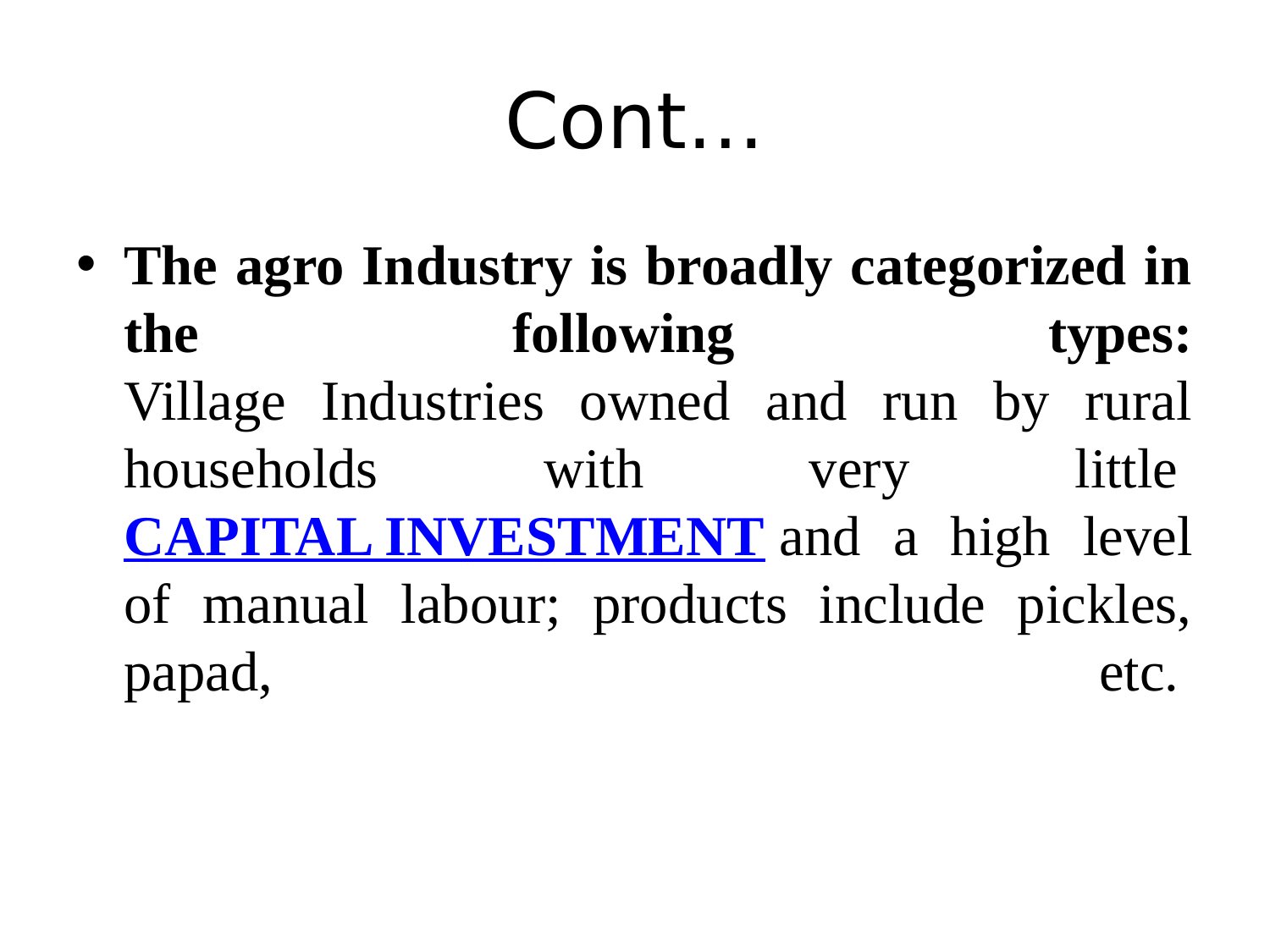- Small scale industry characterized by medium **[INVESTMENT](http://www.agriculturalproductsindia.com/agro/agro-scenario.html)** and semi-automation; products include edible oil, rice mills, etc.
- Large scale industry involving large **[INVESTMENT](http://www.agriculturalproductsindia.com/agro/agro-scenario.html)** and a high level of automation; products include sugar, jute, cotton mills, etc.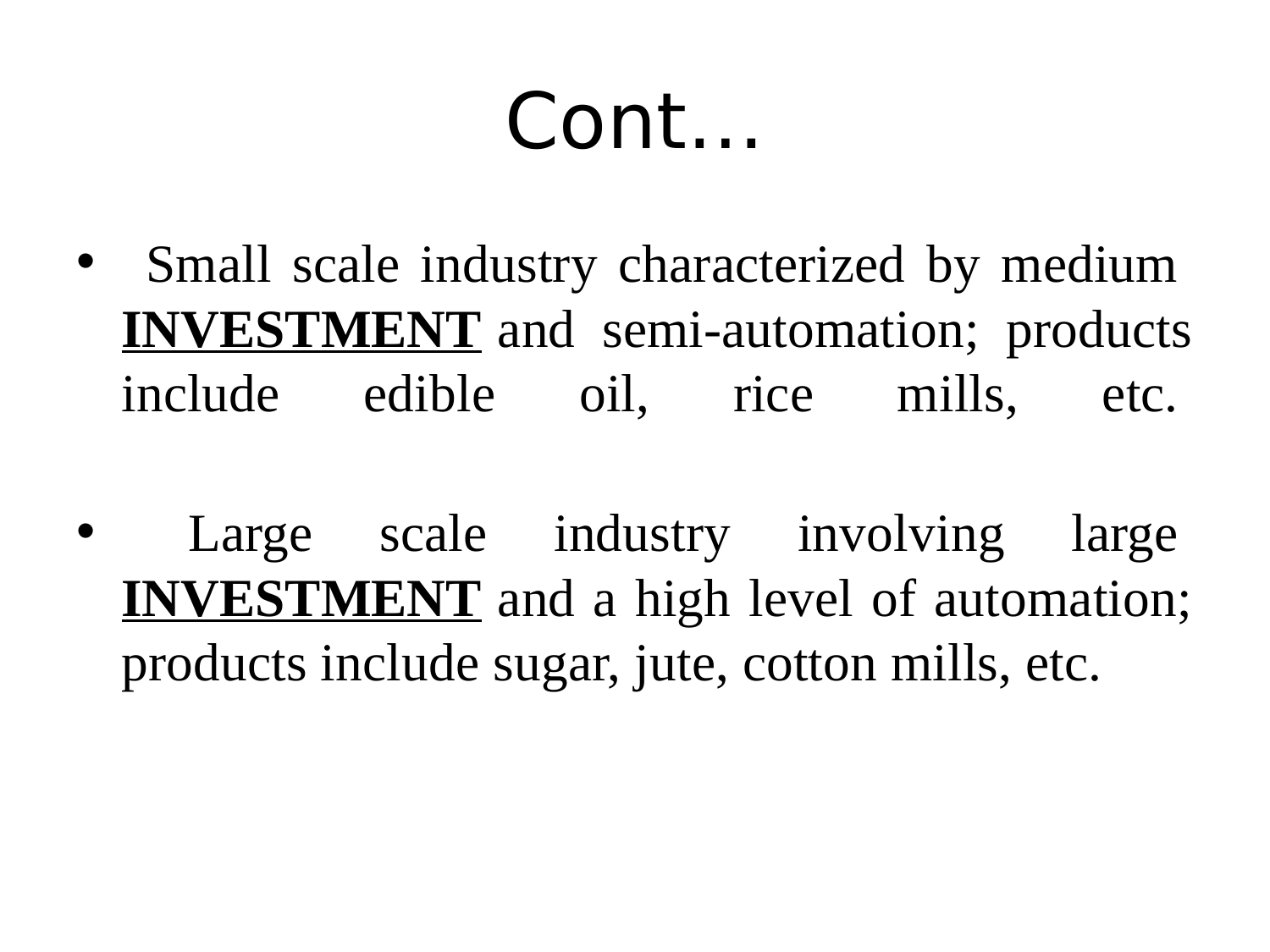• The development of agro-based industries commenced during pre-independence days. Cotton mills, sugar mills, jute mills were fostered in the corporate sector. During the post-Independence days, with a view to rendering more employment and using local resources, small scale and village industries were favored.